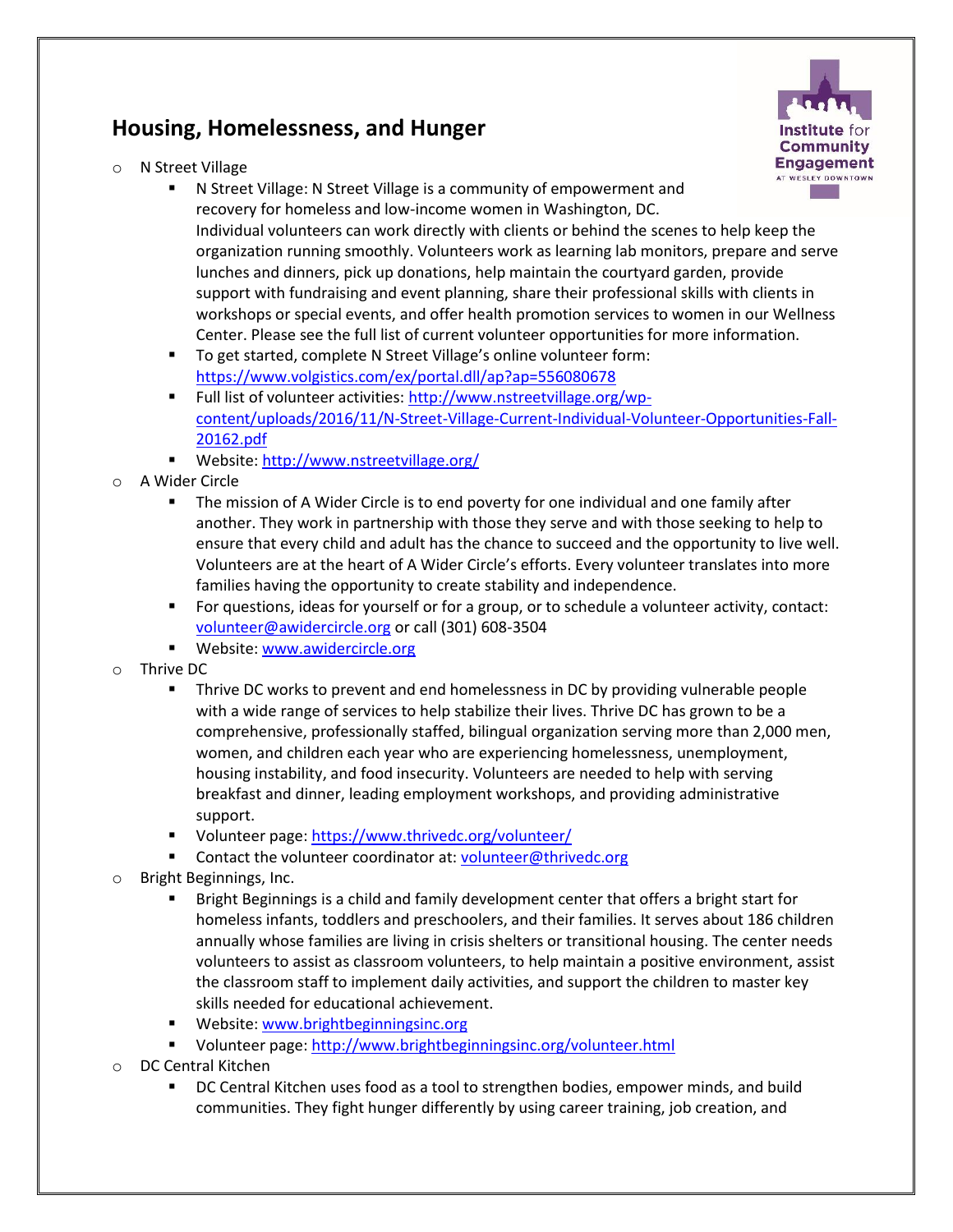sustainable business practices to strengthen local food systems and reduce disparities in health and economic opportunity. DC Central Kitchen creates opportunities for meaningful careers, sustainably expands healthy food access, and fosters long-term self-sufficiency among those they serve.

- Contact: [volunteer@dccentralkitchen.org](mailto:volunteer@dccentralkitchen.org)
- Volunteer page:<https://dccentralkitchen.org/volunteer/>
- **Website:** www.dccentralkitchen.org
- o Campus Kitchen—Metropolitan Memorial UMC
	- The Campus Kitchens Project is a leader in resourceful anti-hunger programs for communities around the country. The DC chapter, Housed at St. Luke's Mission Center, focuses on weekly food recovery, meal prep, and meal delivery. Campus Kitchen is looking for volunteers to join a food recovery team to pick up donated food, as well as food preparation and delivery volunteers.
	- Contact: [http://www.nationalchurch.org/Contact\\_Us#Campus\\_Kitchen](http://www.nationalchurch.org/Contact_Us#Campus_Kitchen)
	- Volunteer sign-up:<https://campuskitchens.volunteerhub.com/lp/ckwdc/events>
	- Website[: www.nationalchurch.org/Serving/Campus\\_Kitchen](http://www.nationalchurch.org/Serving/Campus_Kitchen)
	- Additional information: [www.campuskitchens.org](http://www.campuskitchens.org/)
- o SOME (So Others Might Eat)
	- So Other Might Eat (SOME) is an interfaith, community-based organization that provides a wide range of social services to the poor and homeless of the DC area. SOME serves clients not only with food, clothing, and immediate health care needs, but also with services like counseling, job training, counseling, and addiction treatment. Volunteers are needed to help with serving in their dining room, tutoring or mentoring children in their affordable housing programs, helping during the holidays, work with the elderly, and event planning.
	- Website[: http://some.org/](http://some.org/)
	- Volunteer webpage:<http://some.org/volunteer/>
	- Contact: (202) 797-8805
- o Miriam's Kitchen
	- Miriam's Kitchen seeks to end chronic homelessness in DC. They serve high quality, nutritious meals, create community through the work of their case managers, advocate to the DC government to invest in ending homelessness, partner with other service providers and government agencies to change the way homelessness services are delivered in DC, and work towards Permanent Supportive Housing for the unhoused. Miriam's Kitchen is looking for reliable volunteers to serve meals who can commit to joining and serving once a month, preferably on a long-term basis.
	- Visit[: https://miriamskitchen.org/volunteer/](https://miriamskitchen.org/volunteer/)
	- Contact: [volunteer@miriamskitchen.org](mailto:volunteer@miriamskitchen.org)
	- Volunteers can also support the advocacy team by lending writing, communications, and media skills: Contact Jesse Rabinowitz at [jesse.rabinowitz@miriamskitchen.org](mailto:jesse.rabinowitz@miriamskitchen.org)
- o Back on My Feet DC
	- Back on My Feet DC takes a revolutionary approach to how our society approaches homelessness. By incorporating running into their programming, they demonstrate that if you first work to restore confidence, strength, and self-esteem, individuals become better equipped to move toward securing jobs, homes, and new lives. For all in need, we aim to provide: practical training and employment resources for achieving independence; an environment that promotes accountability; and a community that offers compassion and hope. For all with the capacity to serve—volunteers, donors, community and corporate partners—we seek to engage you in the profound experience of empowering individuals to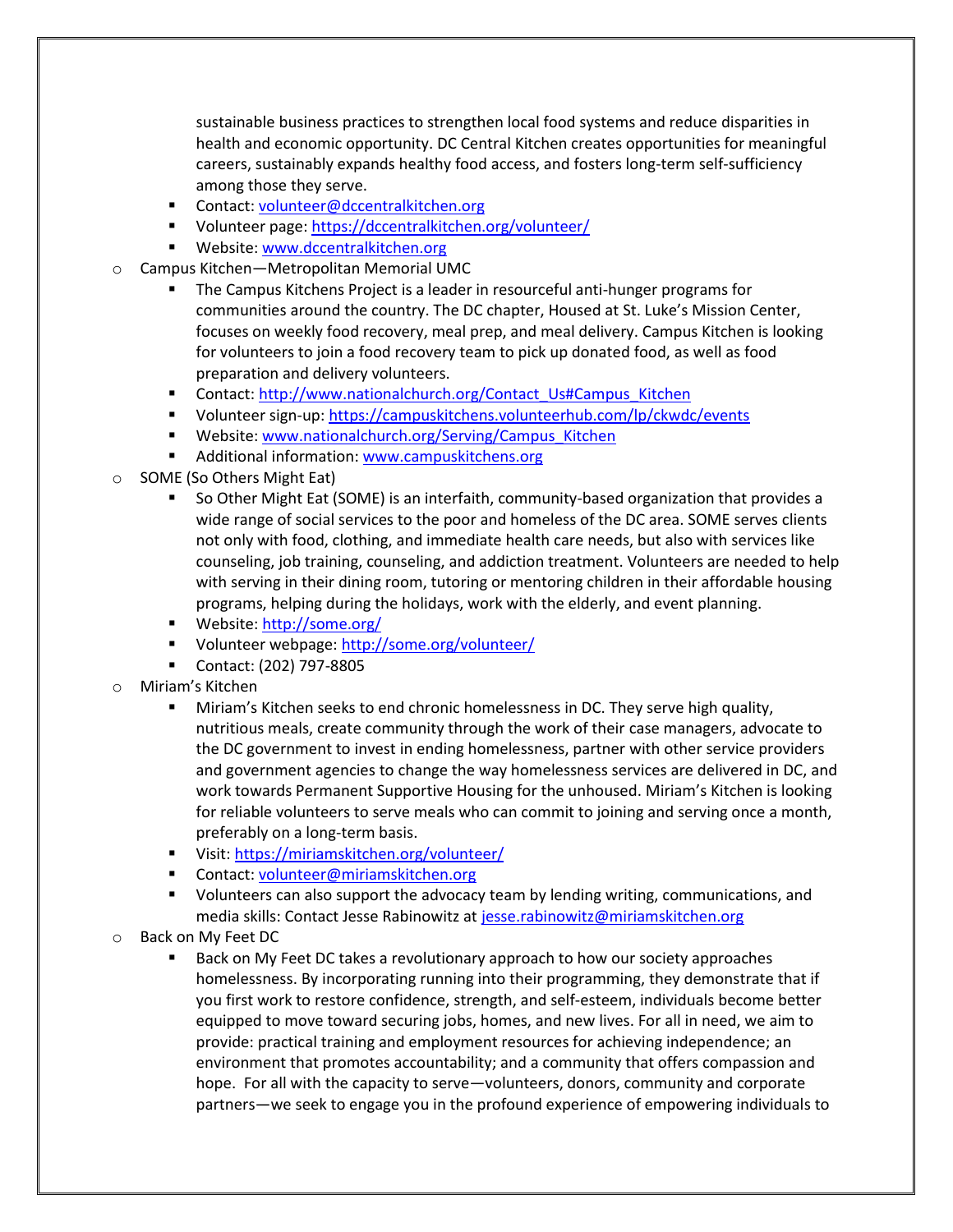achieve what once seemed impossible through the seemingly simple act of putting one foot in front of the other.

- Website[: https://dc.backonmyfeet.org/](https://dc.backonmyfeet.org/)
- Contact: [info@backonmyfeet.org](mailto:info@backonmyfeet.org)
- o Central Union Mission
	- A faith-based nonprofit organization with seven locations throughout the Washington metropolitan area. Central Union also operates an emergency shelter program, a rehabilitation program for men with life-controlling issues, a food, clothing, and furniture distribution center, a retreat and recreation center with a camp for underprivileged children, programs for isolated seniors, computer and job training, and transitional housing. Current programs serve homeless men, underprivileged women, children, seniors, families, and veterans.
	- **Website[: www.missiondc.org](http://www.missiondc.org/)**
	- Contact: [dchambers@missiondc.org](mailto:dchambers@missiondc.org)
- o Community for Creative Nonviolence
	- The CCNV's mission is to ensure that the rights of the homeless and poor are not infringed upon, and that every person has access to life's basic essentials—food, shelter, clothing, and medical care. The CCNV is also committed to protecting the rights of the homeless, advocating on behalf of the underserved and preparing homeless men and women to reenter into mainstream society as skilled and productive citizens.
	- Contact: [volunteer@TheCCNV.org](mailto:volunteer@TheCCNV.org)
	- Volunteer page: [http://www.theccnv.org/donate\\_time.htm](http://www.theccnv.org/donate_time.htm)
	- Website[: http://www.theccnv.org/index.htm](http://www.theccnv.org/index.htm)
- o Bethesda Cares
	- Bethesda Cares is dedicated to preventing, easing, and ending homelessness in Montgomery County, Maryland. Meals are served to those in need at various locations around Bethesda.
	- **Website[: www.bethesdacares.org](http://www.bethesdacares.org/)**
	- Contact: [susan@bethesdacares.org](mailto:susan@bethesdacares.org)
- o District Alliance for Safe Housing
	- DASH is an innovator in providing access to safe housing and services for survivors of domestic and sexual violence and their families as they rebuild their lives on their own terms. DASH seeks to strengthen and expand the local safety net for survivors by providing high quality, voluntary services that are responsive to their individual needs and by engaging lawmakers, community members, service providers, and survivors in the movement to make safe housing more accessible in the short-term and less necessary in the long-term. Volunteers play a vital role in furthering the mission of DASH.
	- Volunteer page:<http://dashdc.org/get-involved/volunteer/>
	- Website: http://dashdc.org/
	- Contact: http://dashdc.org/who-we-are/contact/
- o Friends of Guest House
	- Friends of Guest House is a nonprofit organization that helps Northern Virginia women successfully reenter the community following incarceration who are in need of basic support services to successfully transition back into society. Housing, jobs, healthcare, and family/community connection are the "four pillars of livability" that Friends of Guest House focuses on.
	- **Volunteer page:** [http://www.friendsofguesthouse.org/waystohelp\\_volunteer.html#volunteer](http://www.friendsofguesthouse.org/waystohelp_volunteer.html#volunteer)
	- Contact: [volunteer@friendsofguesthouse.org](mailto:volunteer@friendsofguesthouse.org)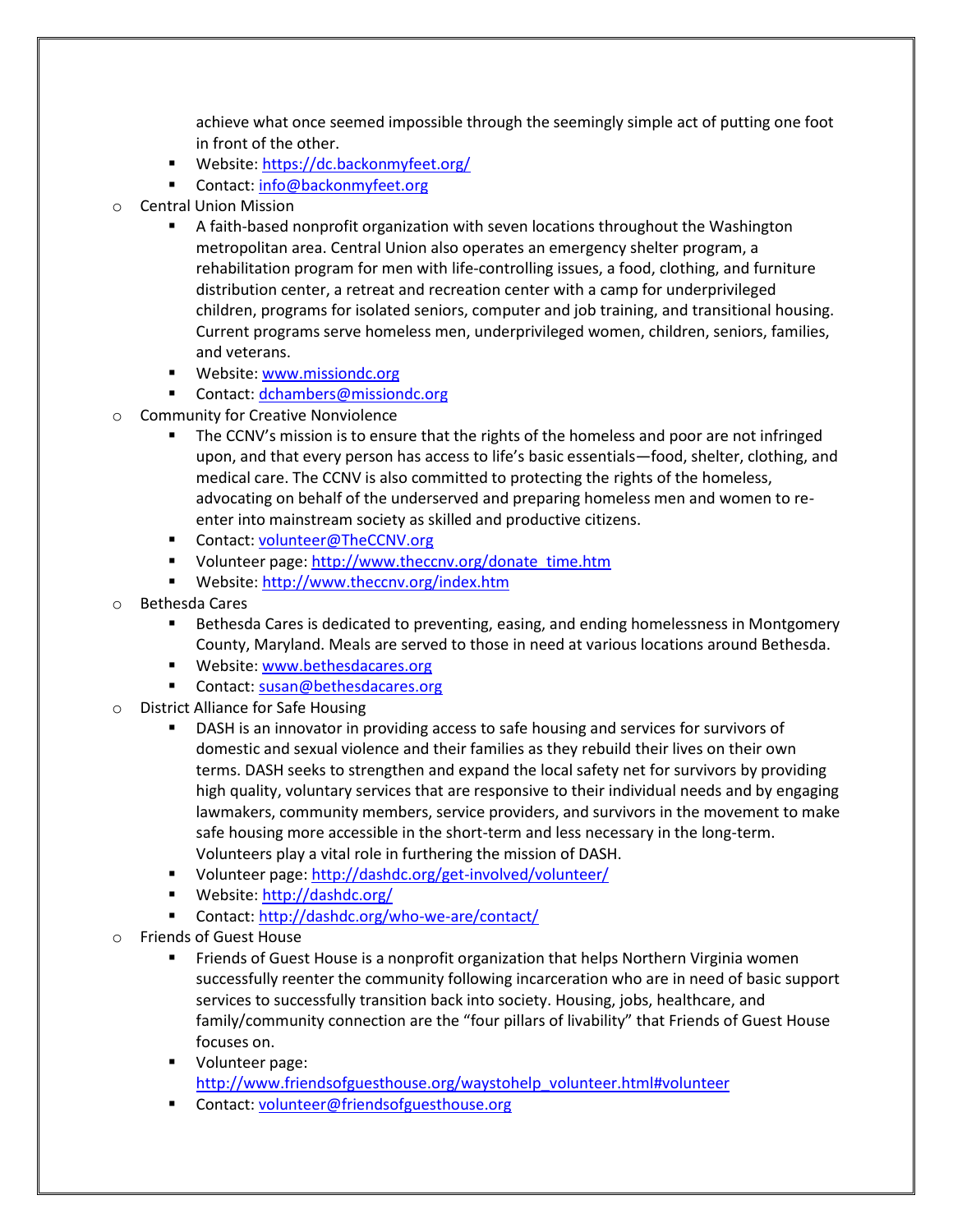- Website[: http://www.friendsofguesthouse.org/index.php](http://www.friendsofguesthouse.org/index.php)
- o Homeless Children's Playtime Project
	- **The Homeless Children's Playtime Project's mission is to nurture healthy child development** and reduce the effects of trauma among children living in temporary housing programs in DC. Volunteers provide weekly activities, healthy snacks, and opportunities to play and learn for the children at emergency shelter and transitional housing sites in DC.
	- Volunteer page: http://www.playtimeproject.org/get-involved/volunteer/
	- Website[: http://www.playtimeproject.org/](http://www.playtimeproject.org/)
	- Contact: [deborah@playtimeproject.org](mailto:deborah@playtimeproject.org)
- My Sister's Place
	- MSP is part of an interactive community committed to eradicating domestic violence. They provide safe and confidential emergency shelter and transitional-to-permanent housing to victims of domestic violence and their children. They also provide supportive programs, counseling, education and advocacy to all survivors of domestic violence. Services include a 24-hour confidential hotline, emergency shelter and transitional-to-permanent housing, therapeutic children's programming, after-care services, residential and nonresidential counseling and case-management, community outreach and education in English and Spanish, and referrals to community partners.
	- Volunteer page:<https://mysistersplacedc.org/support/volunteer>
	- Website[: https://mysistersplacedc.org/](https://mysistersplacedc.org/)
	- Contact: info@mysistersplacedc.org
- o National Alliance to End Homelessness
	- The National Alliance to End Homelessness is a leading voice on the issue of homelessness. The Alliance analyzes policy and develops pragmatic, cost-effective policy solutions. The Alliance works collaboratively with the public, private, and nonprofit sectors to build state and local capacity, leading to stronger programs and policies that help communities achieve their goal of ending homelessness. They provide data and research to policymakers and elected officials in order to inform policy debates and educate the public.
	- **Website:** [www.endhomelessness.org](http://www.endhomelessness.org/)
	- Contact: [info@naeh.org](mailto:info@naeh.org)
- o Capital Area Food Bank
	- The mission of the Capital Area Food Bank is to feed those who suffer from hunger in the Washington metropolitan area. They believe that access to nutritious food is a basic human right and they are committed to responding to the needs of their community through food distribution and support services. Volunteers pack and sort donated food at the Distribution Center before it is delivered to children and seniors. Volunteers may also stock and label fresh produce.
	- Volunteer page:<https://www.capitalareafoodbank.org/volunteer-5/>
	- **Website[: www.capitalareafoodbank.org](http://www.capitalareafoodbank.org/)**
	- Contact: (202) 644-9800
- o Lamb Center
	- Mission statement: "The Lamb Center is working to serve the poor and homeless, transform lives, and share God's love." Services include addiction counseling, employment preparation, free medical and dental care, regular meals, laundry, and much more.
	- Phone: [\(703\) 691-3178](tel:7036913178)
	- **Website[: www.thelambcenter.org](http://www.thelambcenter.org/)**
	- Volunteer Contact: [dorispaul@thelambcenter.org](mailto:dorispaul@thelambcenter.org)
- Jubilee Jobs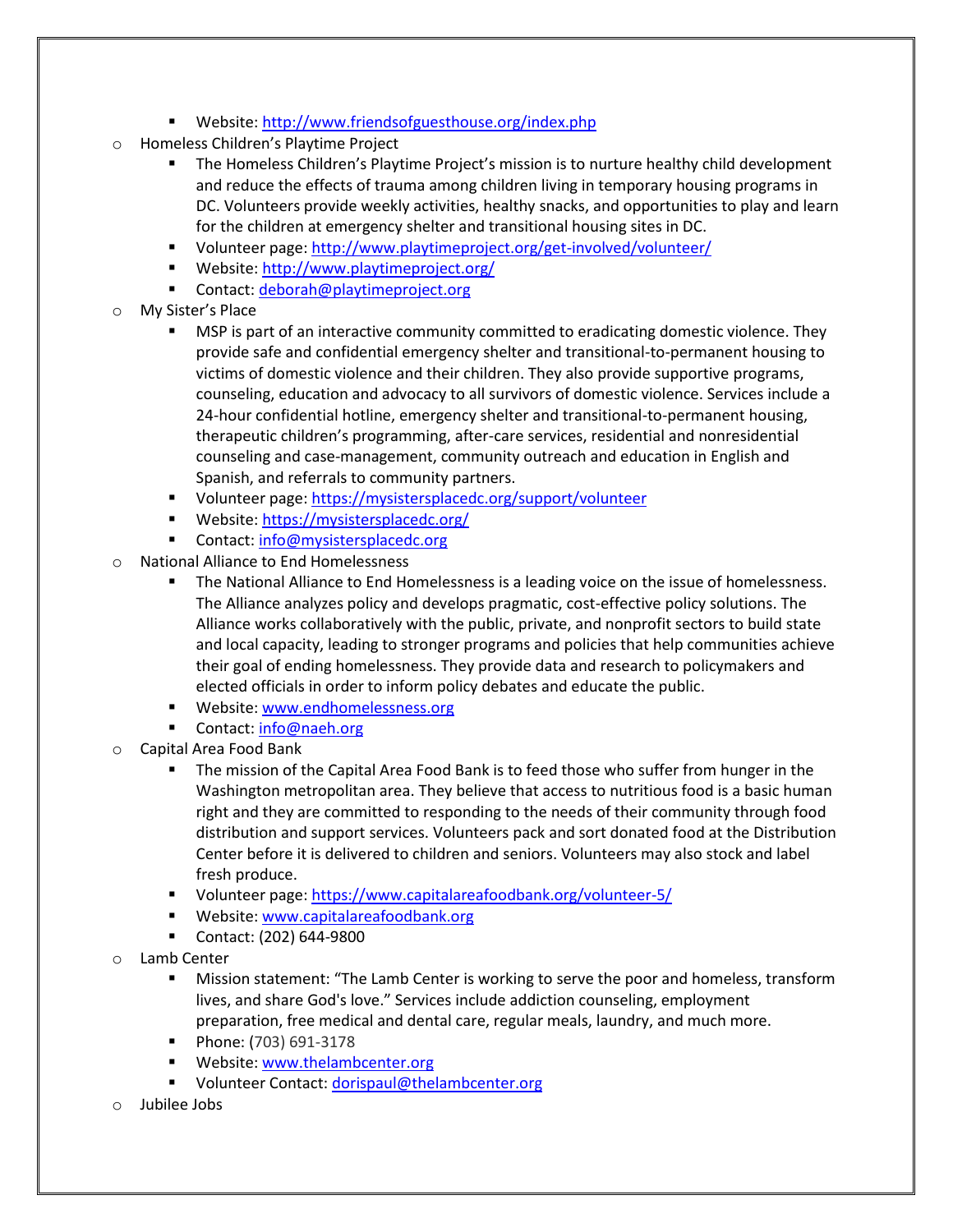- Since 1981, Jubilee Jobs has been connecting employers across the Washington DC metropolitan area with qualified, well-prepared candidates. We work with job candidates who have been chronically unemployed, those who are re-entering society, and those without permanent housing. Through our process of compassionate, professional job preparation and placement over 22,000 people have gone to work, meeting the needs of the business community citywide.
- Volunteer Page:<http://jubileejobs.org/how-you-can-help/volunteer/>
- **Website[: www.jubileejobs.org](http://www.jubileejobs.org/)**
- Volunteer Contact: [sdelelegn@jubileejobs.org](mailto:sdelelegn@jubileejobs.org)
- Father McKenna Center
	- **The Father McKenna Center was established in 1983 to carry on the legacy of Father Horace** McKenna, a Jesuit priest who devoted his life to serving the poor and homeless. Individuals come to the Father McKenna Center each weekday to get their mail, take a shower, get some clean clothes, ask for job and drug counseling, and to experience a safe and drug-free environment. The Father McKenna Center can either provide or efficiently refer guests to any service a homeless man needs. The Father McKenna Center is the last day-time drop-in center for homeless men in downtown Washington, DC.
	- **Website[: www.fathermckennacenter.org](http://www.fathermckennacenter.org/)**
	- Volunteer form:<http://fathermckenna.hopeworksyouth.info/how-you-can/volunteer-form/>

## o **Church Partners**

- o Asbury United Methodist Church
	- **Neighbor-to-Neighbor Breakfast & Undergarment/Toiletries Giveaway (4th Sunday of the** month, 9 am (8:15 am for orientation))
		- **•** Asbury hosts breakfast every  $4<sup>th</sup>$  Sunday in the fellowship hall and undergarments and toiletries are distributed. This is a great way to be in fellowship with and to serve our neighbors. Volunteers are invited to share the Word in speech, song, or poetry, to serve food, chat with our neighbors, distribute personal care items, or offer your own individual gifts and talents.
		- Contact Jesse James (jiames 57@hotmail.com) or Carlotta Jones [\(jonesc12@hotmail.com\)](mailto:jonesc12@hotmail.com)
		- For personal care items, contact Jeanarta McEachron [\(jeanarta.mceachron@gmail.com\)](mailto:jeanarta.mceachron@gmail.com)
	- Food Pantry Volunteer: (Saturdays 10:30 am 1 pm)
		- Asbury's Food Pantry is always in need of committed team members to help manage the Saturday operations. Last year the pantry issued 6,166 lunch bags and 593 bags of groceries to needy families and the unhoused. Members receive training prior to their volunteer time and our only requirement is commitment, a willing hand, and a desire to serve.
		- Contact Jackie Richardson [\(richcj77@aol.com\)](mailto:richcj77@aol.com)
- o Mount Vernon Place United Methodist Church
	- Hope 4 All: Tuesday morning meetings at 7 am
		- Hope 4 All envisions housing opportunities and paid/promising/permanent housing for all people. You are invited to become a partner in the journey of people who are seeking to make the transition from homelessness to housing. Volunteers gather every Tuesday morning at 7 am in the Community Room to speak with people who